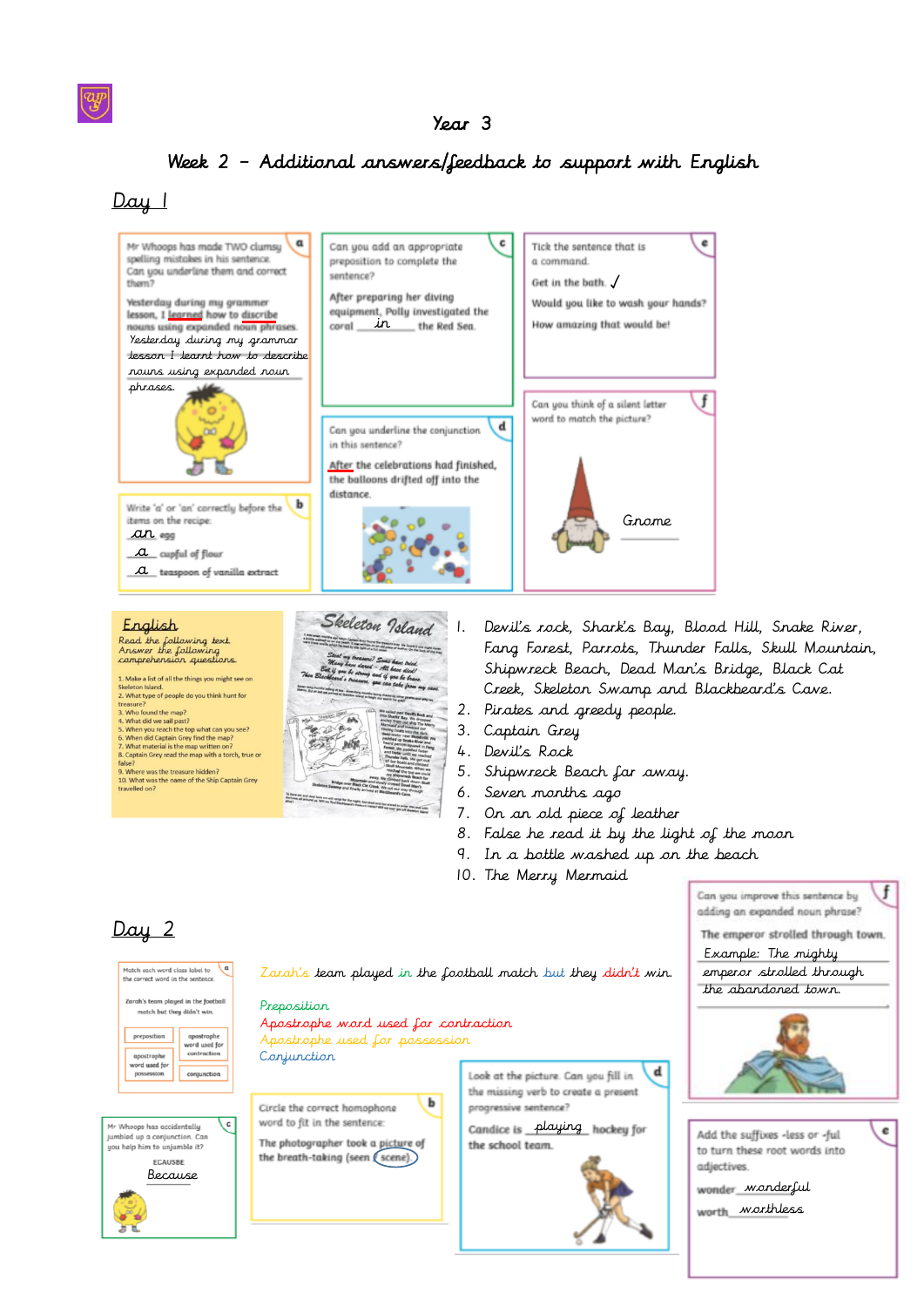

#### Possible answers.

- 1. It is night time.
- 2. Only 1 person lives in the hut because there is only 1 chair at the table.
- 3. The light was bright orange.
- 4. The room is old because there is wall paper peeling off the walls, the door and floorboards creak and there are cobwebs in the corners of the room.
- 5. Yes, he owns a dog because there is a dog bed in the corner of the room however there is no sign of the dog in the house therefore it may be an old pet.
- 6. The person who lives in this house is very lazy and dirty as he hasn't cleaned his house in a long time. There are cobwebs in the corner or the room and moss that covers the door. He could be pretty lonely since he lives alone and there doesn't seem to be any sign of his dog.

# Day 3

# English n/a

# $Day 4$



Answer the following questions on the WAGOLL.

- 
- 
- 
- 1. What time of day is it?  $11$ <br>2. How many people live in the hut? I<br>3. What colour was the light? I<br>4. Is the room old or new? Explain your answer. II<br>5. Does the owner of the house have a pet? I
- $6.$  What type of person lives in this house? Find evidence in the lext to support your answer.